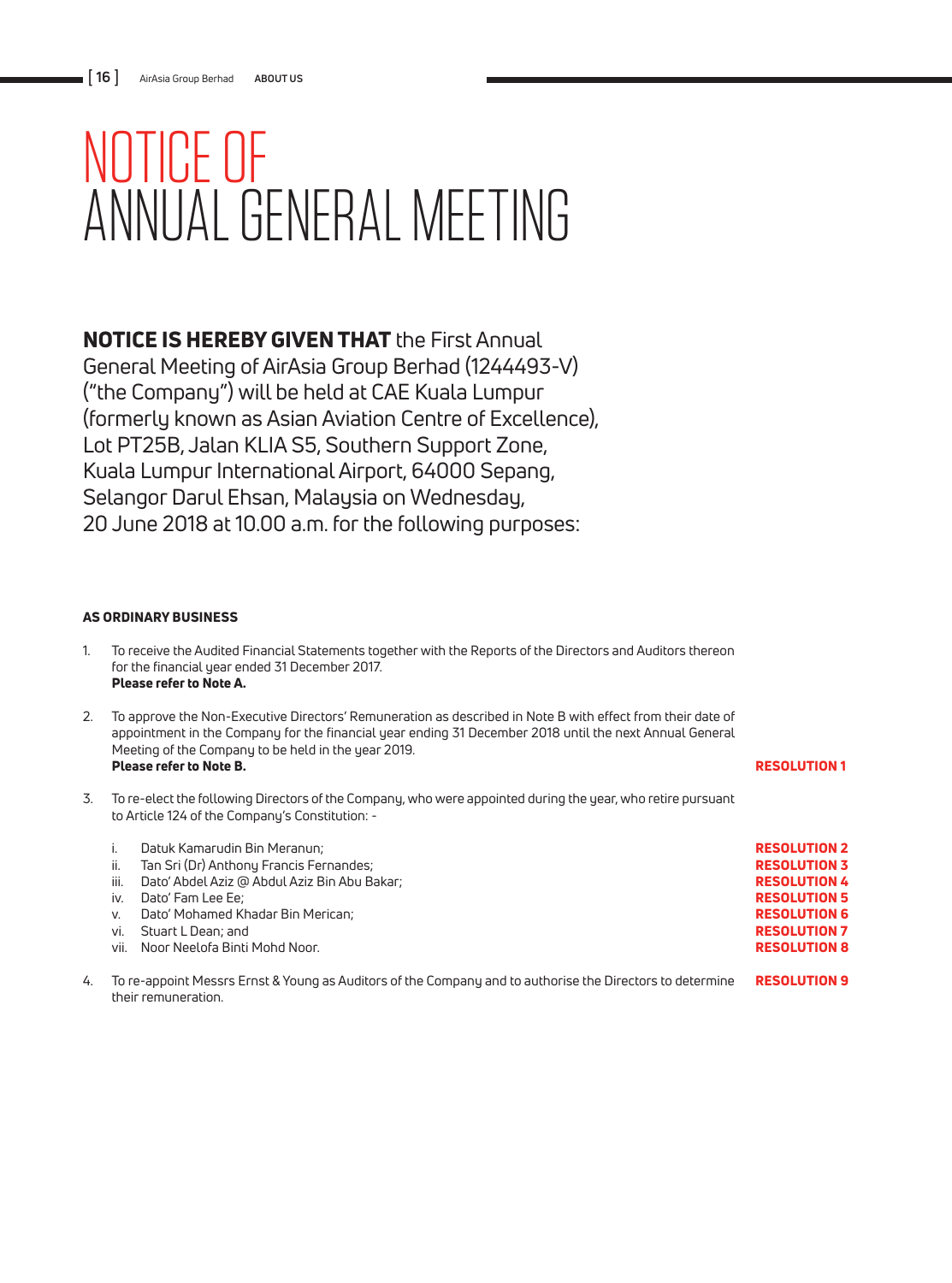#### AS SPECIAL BUSINESS

To consider and if thought fit, to pass, with or without modifications, the following Resolutions:

#### 5. ORDINARY RESOLUTION AUTHORITY TO ALLOT SHARES PURSUANT TO SECTIONS 75 AND 76 OF THE COMPANIES ACT, 2016 ("ACT")

 "THAT pursuant to Sections 75 and 76 of the Act and subject to the approval of relevant authorities, the Directors of the Company be and are hereby empowered to issue shares in the Company from time to time and upon such terms and conditions and for such purposes as the Directors may, in their absolute discretion, deem fit provided that the aggregate number of shares issued pursuant to this resolution does not exceed 10% of the total number of issued shares of the Company for the time being and that the Directors be and also empowered to obtain approval for the listing of and quotation for the additional shares so issued on the Main Market of Bursa Malaysia Securities Berhad AND THAT such authority shall continue in force until the conclusion of the next Annual General Meeting of the Company." Please refer to Note C.

#### RESOLUTION 10

#### 6. ORDINARY RESOLUTION PROPOSED NEW SHAREHOLDERS' MANDATE FOR RECURRENT RELATED PARTY TRANSACTIONS OF A REVENUE OR TRADING NATURE ("PROPOSED MANDATE")

"THAT approval be and is hereby given for the new shareholders' mandate for the Company to enter into recurrent related party transactions of a revenue or trading nature with the related parties ("Recurrent Related Party Transactions") as set out in Section 2.3 of the Circular to Shareholders dated 25 May 2018 ("Circular"), subject further to the following:

- the Recurrent Related Party Transactions are entered into in the ordinary course of business which are necessary for the day-to-day operations and are on terms which are not more favourable to the related parties than those generally available to the public, and the Recurrent Related Party Transactions are undertaken on arm's length basis and on normal commercial terms which are not to the detriment of the minority shareholders of the Company;
- (ii) the disclosure is made in the annual report of the breakdown of the aggregated value of the Recurrent Related Party Transactions by AirAsia Group Berhad conducted pursuant to the shareholders' mandate during the financial year, among others, based on the following information:
	- (a) the type of Recurrent Related Party Transactions made; and
	- (b) the names of the related parties involved in each type of the Recurrent Related Party Transaction made and their relationship with AirAsia Group Berhad;
- (iii) the shareholders' mandate is subject to annual renewal and this shareholders' mandate shall only continue to be in full force until:
	- (a) the conclusion of the next Annual General Meeting ("AGM") of the Company following the AGM at which this shareholders' mandate is approved, at which time it will lapse, unless by an ordinary resolution passed at that AGM, such authority is renewed;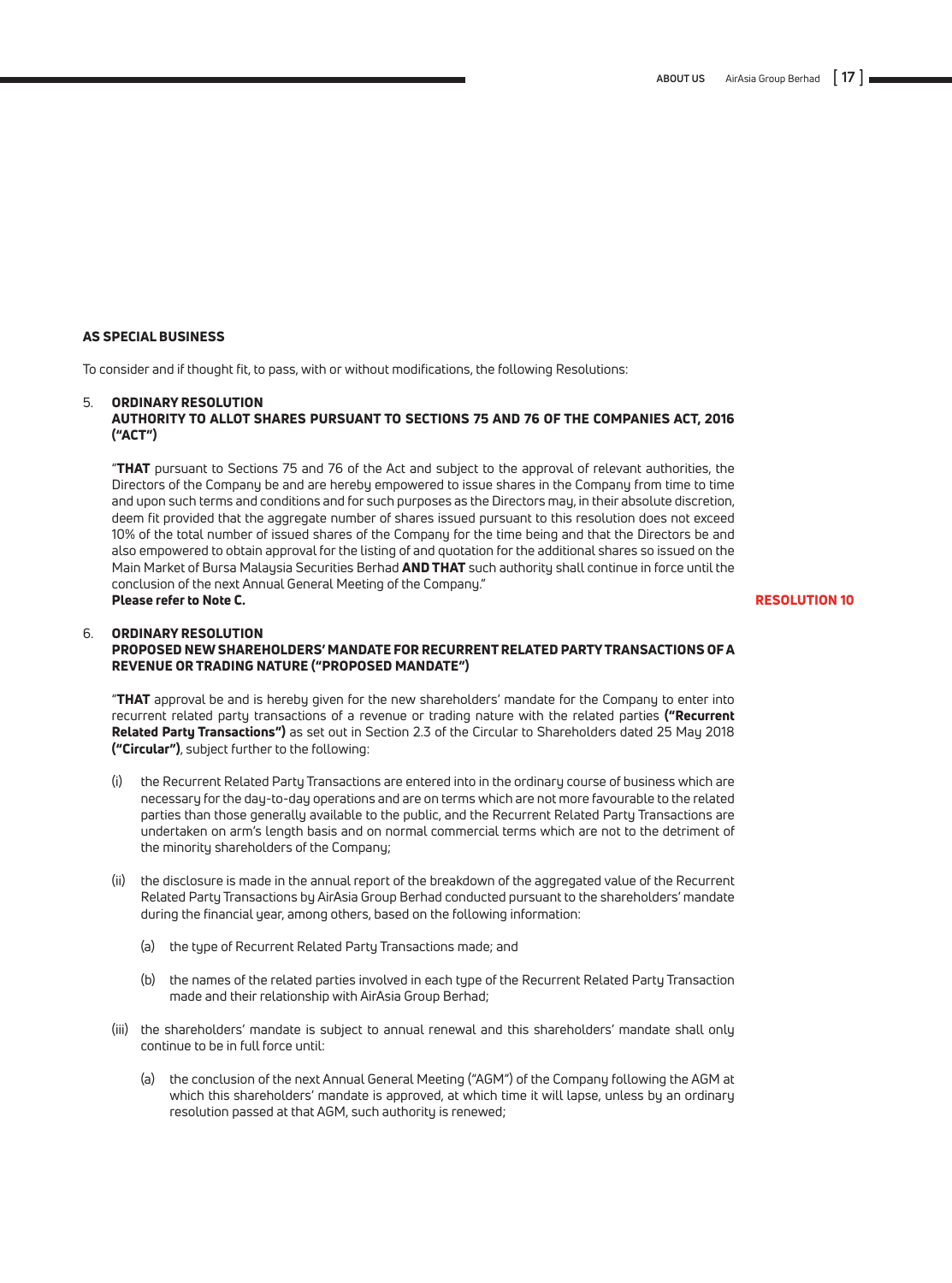## NOTICE OF ANNUAL GENERAL MEETING

- (b) the expiration of the period within which the next AGM after the date is required to be held pursuant to Section 340(2) of the Companies Act, 2016 ("Act") (but shall not extend to such extension as may be allowed pursuant to Section 340(4) of the Act); or
- (c) revoked or varied by resolution passed by the shareholders of the Company in a general meeting of the Company,

whichever is the earliest.

THAT the Directors of the Company and/or any one of them be and are hereby authorised to complete and do all such acts and things and take all such steps and to execute all such transactions, deeds, agreements, arrangements and/or undertakings as the Directors in their discretion deem fit, necessary, expedient and/ or appropriate in the best interest of the Company in order to implement, finalise and give full effect to the Recurrent Related Party Transactions with full powers to assent to any modifications, variations and/or amendments thereto.

AND THAT as the estimates given for the Recurrent Related Party Transactions specified in Section 2.3 of the Circular being provisional in nature, the Directors of the Company and/or any one of them be and are hereby authorised to agree to the actual amount or amounts thereof provided always that such amount or amounts comply with the procedures set out in Section 2.6 of the Circular." Please refer to Note D.

RESOLUTION 11

#### OTHER ORDINARY BUSINESS

7. To transact any other business of which due notice shall have been given.

By Order of the Board

JASMINDAR KAUR A/P SARBAN SINGH (MAICSA 7002687) Company Secretary

Kuala Lumpur 25th day of May 2018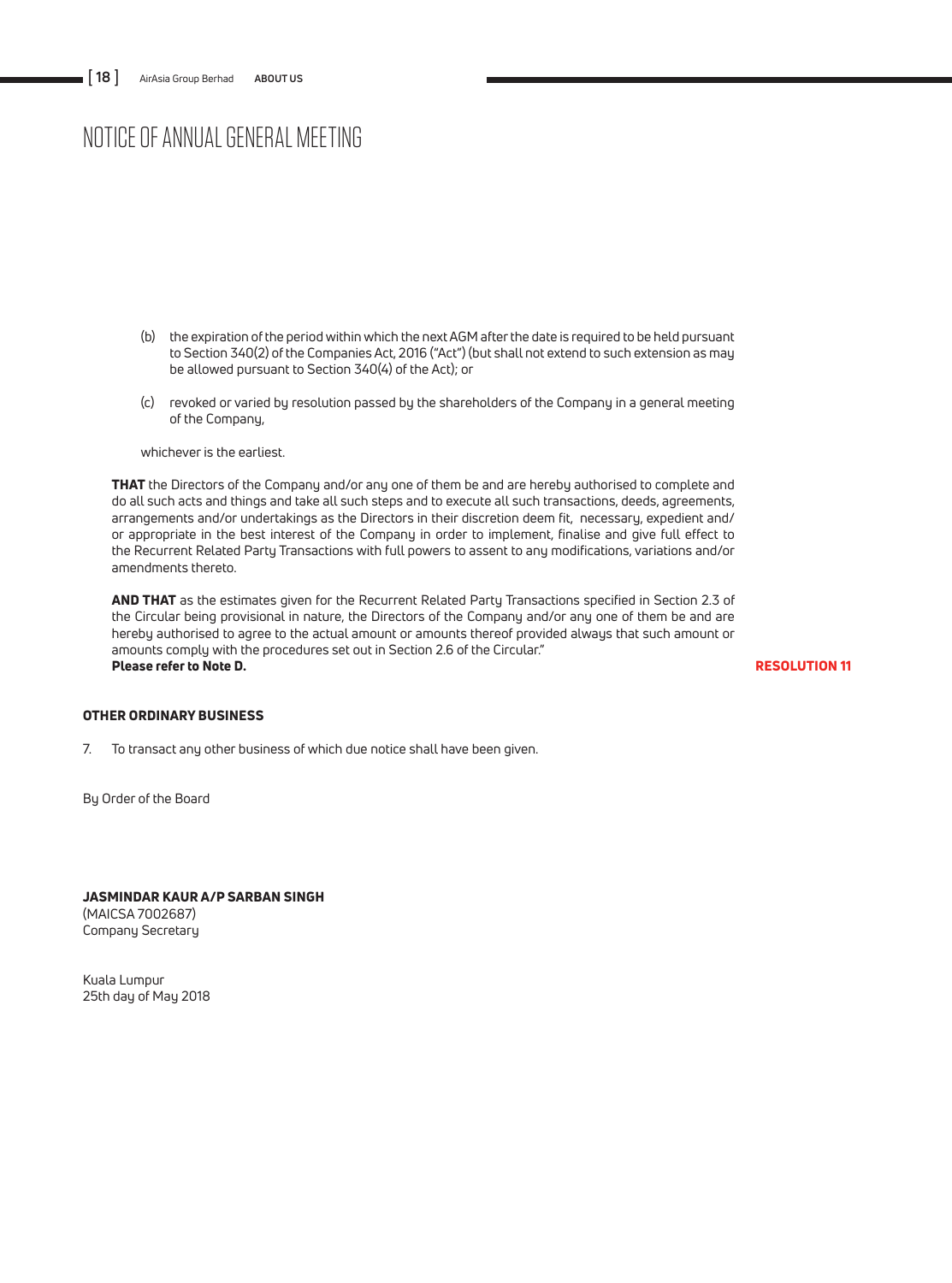#### NOTES ON APPOINTMENT OF PROXY

- 1. Pursuant to the Securities Industry (Central Depositories) (Foreign Ownership) Regulations 1996 and Article 41(a) of the Company's Constitution, only those Foreigners (as defined in the Articles) who hold shares up to the current prescribed foreign ownership limit of 45.0% of the total number of issued shares of the Company, on a first-in-time basis based on the Record of Depositors to be used for the forthcoming Annual General Meeting ("AGM"), shall be entitled to vote. A proxy appointed by a Foreigner not entitled to vote, will similarly not be entitled to vote. Consequently, all such disenfranchised voting rights shall be automatically vested in the Chairman of the AGM.
- 2. A member must be registered in the Record of Depositors at 5.00 p.m. on 13 June 2018 ("General Meeting Record of Depositors") in order to attend and vote at the Meeting. A depositor shall not be regarded as a Member entitled to attend the Meeting and to speak and vote thereat unless his name appears in the General Meeting Record of Depositors. Any changes in the entries on the Record of Depositors after the abovementioned date and time shall be disregarded in determining the rights of any person to attend and vote at the Meeting.
- 3. A member entitled to attend and vote is entitled to appoint two (2) proxies (or in the case of a corporation, to appoint a representative(s)), in accordance with Section 333 of the Companies Act, 2016, to attend and vote in his stead. There shall be no restriction as to the qualification of the proxy(ies).
- 4. The Proxy Form in the case of an individual shall be signed by the appointor or his attorney, and in the case of a corporation, either under its common seal or under the hand of an officer or attorney duly authorised.
- 5. Where a member appoints two (2) proxies, the appointment shall be invalid unless he specifies the proportion of his shareholdings to be represented by each proxy.
- 6. Where a Member of the Company is an exempt authorised nominee which holds ordinary shares in the Company for multiple beneficial owners in one securities account ("omnibus account"), there is no limit to the number of proxies which the exempt authorised nominee may appoint in respect of each omnibus account it holds.
- 7. The Proxy Form or other instruments of appointment shall not be treated as valid unless deposited at the Registered Office of the Company at Unit 30-01, Level 30, Tower A, Vertical Business Suite", "Avenue 3, Bangsar South, No. 8, Jalan Kerinchi", "59200 Kuala Lumpur, Wilayah Persekutuan, Malaysia not less than forty-eight (48) hours before the time set for holding the meeting. Faxed copies of the duly executed form of proxy are not acceptable.
- 8. Pursuant to Paragraph 8.29A(1) of the Main Market Listing Requirements of Bursa Malaysia Securities Berhad, all resolutions set out in this Notice will be put to vote by way of poll.
- 9. By submitting an instrument appointing a proxy(ies) and/or representative(s) to attend, speak and vote at the AGM and/or any adjournment thereof, a member of the Company (i) consents to the collection, use and disclosure of the member's personal data by the Company (or its agents) for the purpose of the processing and administration by the Company (or its agents) of proxies and representatives appointed for the AGM (including any adjournment thereof) and the preparation and compilation of the attendance lists, minutes and other documents relating to the AGM (including any adjournment thereof), and in order for the Company (or its agents) to comply with any applicable laws, listing rules, regulations and/or guidelines (collectively, the "Purposes"), (ii) warrants that where the member discloses the personal data of the member's proxy(ies) and/or representative(s) to the Company (or its agents), the member has obtained the prior consent of such proxy(ies) and/or representative(s) for the collection, use and disclosure by the Company (or its agents) of the personal data of such proxy(ies) and/or representative(s) for the Purposes, and (iii) agrees that the member will indemnify the Company in respect of any penalties, liabilities, claims, demands, losses and damages as a result of the member's breach of warranty.